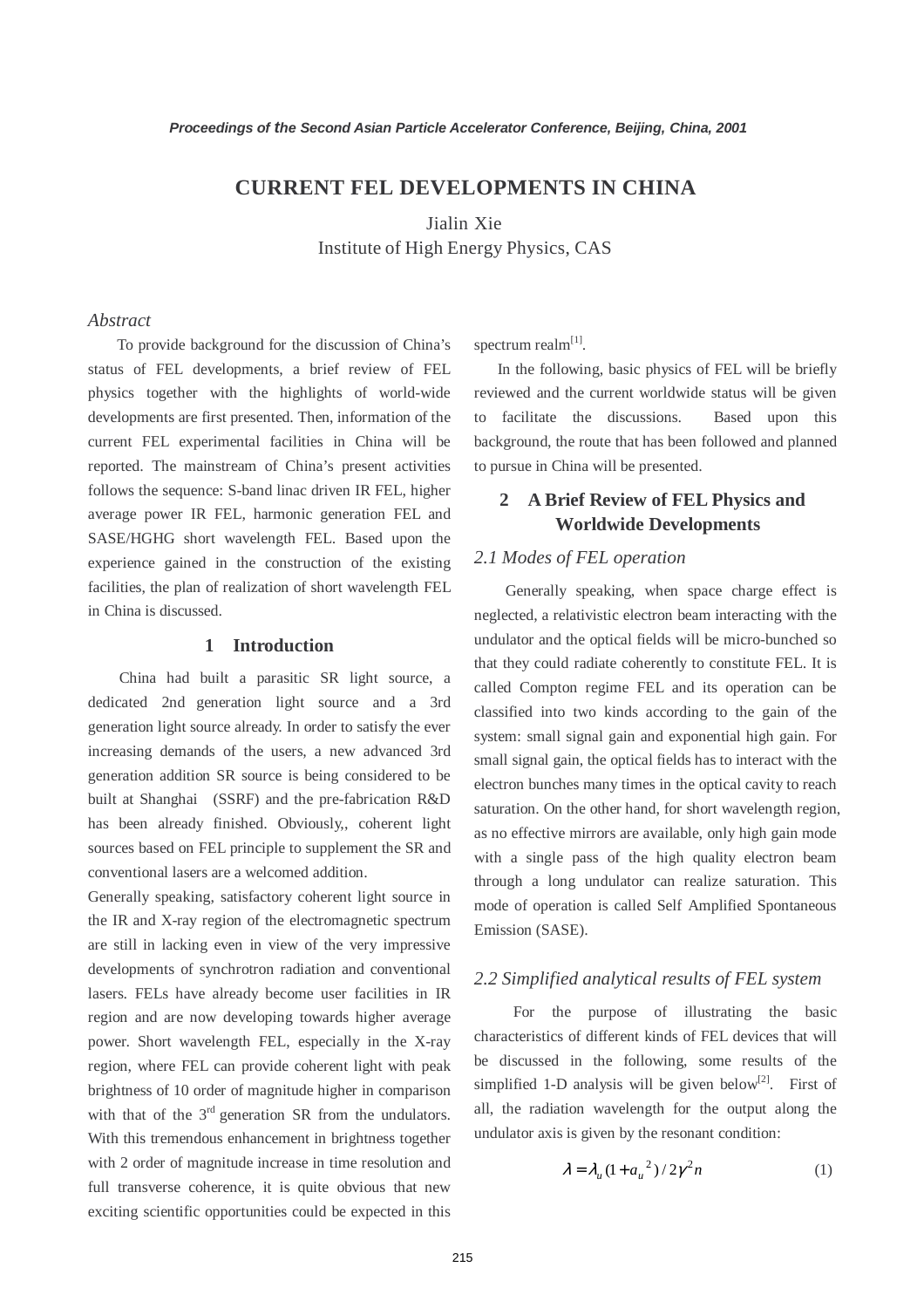where  $\lambda_{\mu}$  is the undulator period,  $\gamma$ , the beam energy divided by the rest energy, n, the harmonic number and

 $a_u = e\lambda_u B / 2\pi n c = 0.093B(kG)\lambda_u$  (*cm*) (2)

where B is the undulator field strength.

 The gain of the system consisting of the undulator, optical field and the electron beam can be derived from the dispersion relation with the results that the system generally supports three propagation constants of the waves with one of them causing the wave amplitude to grow exponentially. This growing wave is dominant for the exponential high gain regime while all waves should be taken into accounts for small signal gain mode. Under homogeneous energy assumption, the maximum **small signal gain** in single pass is, in practical units:

# G=0.85z<sub>0</sub>=0.85×(16π/γ)Am]Цm]Лa/m<sup>2</sup>]N<sup>2</sup>ξf<sub>b</sub><sup>2</sup>(ξ)/1.7 ·10<sup>4</sup>  $\approx J L^3 \lambda^{3/2} F(B, \lambda)$  (3)

where  $f_b(\xi) = J_0(\xi) - J_1(\xi)$ ,  $\xi = (1/2)(a_w^2/1 + a_w^2)$ 

and  $F(B, \lambda_u)$  indicates slowly varyig function of the undulator magnetic field strength and undulator period, and L is the length of the undulator; N, the number of the undulator periods and J ,the electron beam current density. This formula is useful for the preliminary design of a FEL oscillator system. It indicates that how the gain is dependent on some physical quantities of the system. To ensure the system can start to oscillate, the gain has to be larger than all the losses of the system.

 The IR FEL, in comparison with the conventional laser sources, has the advantages of tunability, high repetition rate, short optical pulse, high peak power and can be operated in the chirped mode. Up to 1999, the statistics of worldwide relativistic e-beam-short wavelength FEL facilities is 32 existing facilities with wave length extending from 0.1947  $\mu$ m to 340  $\mu$ m, among them 24 are RF Linac driven and also 17 facilities are being proposed  $^{[3]}$ .

 For **high gain** situation, the gain can be expressed as:

$$
G \cong (1/9) \exp(4\pi \sqrt{3} \rho z / \lambda_u)
$$
 (4)

where

$$
\rho = \{ (1/32\pi^2)(a_{tt}\lambda_t/\gamma)^2 (I/I_A)([J_0(\xi) - J_1(\xi)]^2/\eta_b^2 \gamma) \}^{1/3}
$$
 (5)

The parameter  $\rho$  is called FEL parameter. When optical power growth is written as  $P = P_0 e^{L/L_g}$  where

$$
L_G \approx \lambda_u / 2\sqrt{3}\pi\rho
$$
 (6)

is called the gain length which characterizes the gain of the system.

 The above analysis holds under the assumptions: beam emittance  $\varepsilon < \lambda / 4\pi$ , beam energy spread  $\sigma_E < \rho$ , also  $L >> L_G$  and the gain length shorter than the radiation Raleigh range  $L_G < \pi w_0^2 / \lambda$  where  $w_0$ is the radiation beam radius.

For practical cases,  $\rho$  is about 10<sup>-3</sup> for X-ray FEL where the peak current of a few KA, normalized emittance around 1 mmmr and beam energy of tens of GeV are required. Then the gain length is about several meters. For saturation to occur, the undulator length should be longer than about 10-20  $L_G$  and the saturated power is about  $\rho$  times the beam power. Obviously, the technical requirements for short wave length SASE mode of operation is much more stringent than the small signal gain oscillator at IR wave length range. Fortunately, FEL and next generation linear collider have similar technical requirements of the physical parameters, The latest developments in both fields, such as the photo-cathode RF gun injection which can produce high bunch current with low emittance, the bunch compression, the emittance preservation, the highly precision of the undulator fabrication and alignment and high precision beam monitoring are the most important developments that makes the realization of both next linear collider and X-ray FEL possible. Experimentally, UCLA/LANL, LANL, BNL/APS, Osaka University, VISA, Leutl of APS, TTF of Tesla, and Sunshine of Stanford have demonstrated SASE mode of operation in IR, Visible and UV. Recently, LEUTL becomes the first to demonstrate saturation at both 530 nm and 385  $nm^{[4]}$ . It seems the SASE approach to X-ray FEL is well on its way and both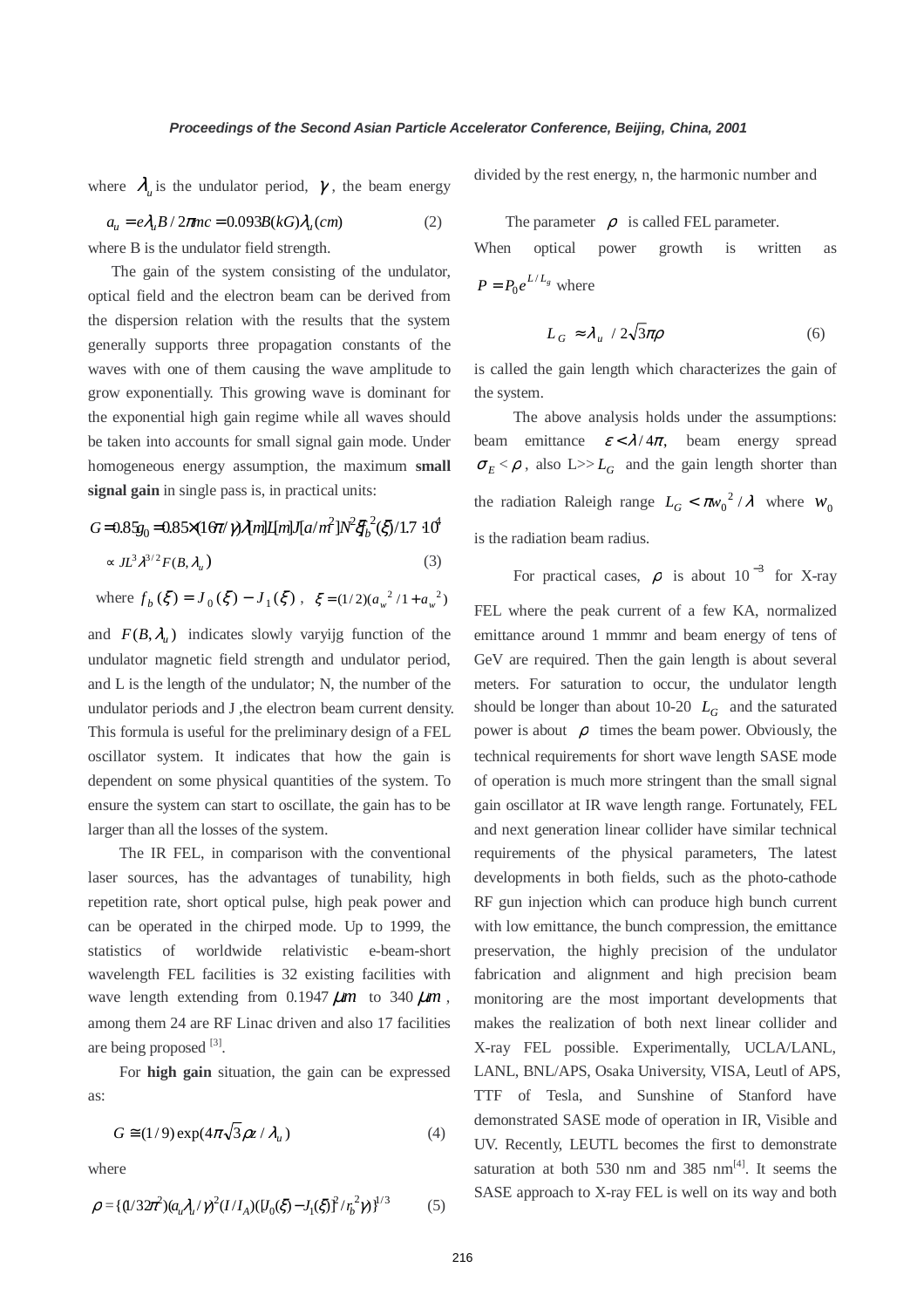SLAC and DESY are working on its realization<sup>[5] [6]</sup>.

### **3 Current FEL Projects in China**

 The general situation of FEL research in China had been reported before. Here we will update the status of those projects that is currently under active developments. The mainstream of China's present activities follows the sequence: S-band linac driven IR FEL, harmonic generation FEL, higher average power IR FEL and SASE/HGHG short wavelength FEL. .

### *3.1 Beijing Free Electron Laser Project (BFEL)*

Beijing FEL had lased to saturation in  $1994^{[7]}$  and since then was being converted into a user's facility. The present schematic diagram of the facility is shown in Fig.2.. As can be seen, the accelerated electron bunches



Fig. 1 Schematic Diagram of BFEL

are used in threedifferent modes that can be controlled by turning on and off the bending magnets in the straight beam line. Counting from the upstream, if the first bending magnet is on, the electron beam passes through the first undulator and radiation of  $5-25$   $\mu$ m will be produced. If the first bending magnet is off and second is on, the beam will pass through the second undulator to produce radiation of 20-50  $\mu$ m. If both bending magnets are off, then the electron bunches will go straightforward to the short electron bunch experimental station where two experimental stations: a coherent synchrotron radiation of far IR and a Compton back scattering, are



Fig.2: Schematic Diagram of L-band FEL of CAEP

under construction. The relative rms laser output fluctuation is 1.06% and had run continuously near 200 hours each run.<sup>[8]</sup>. Up to now, more than twenty experiments using BFEL had been performed.

# *3.2 IR FEL of the Academy of Engineering Physics. (CAEP)*

CAEP has finished the construction of a 28 MeV L-band linac driven IR FEL that is now in the process of tuning-up  $^{[9]}$ . And also the design of a 10 MeV super-conducting Linac is in progress. The schematic diagram of the 28 MeV system is shown in Fig.2 with the initial performance: output current is 290ma at 28 MeV with 25ps micropulse and  $4.5 \mu s$  macropulse and the energy spread is less than 0.7%.

CAEP has also developed an L-band photocathode RF gun with 2-1/2 cavity axial coupled bi-periodic structure. The photo-cathode used is  $Cs<sub>2</sub>Te$  for its high quantum effeciency and moderate vacuum requirement. The output energy of the electrn beam is 2MeV with microbunch current of 70A and emittance of 4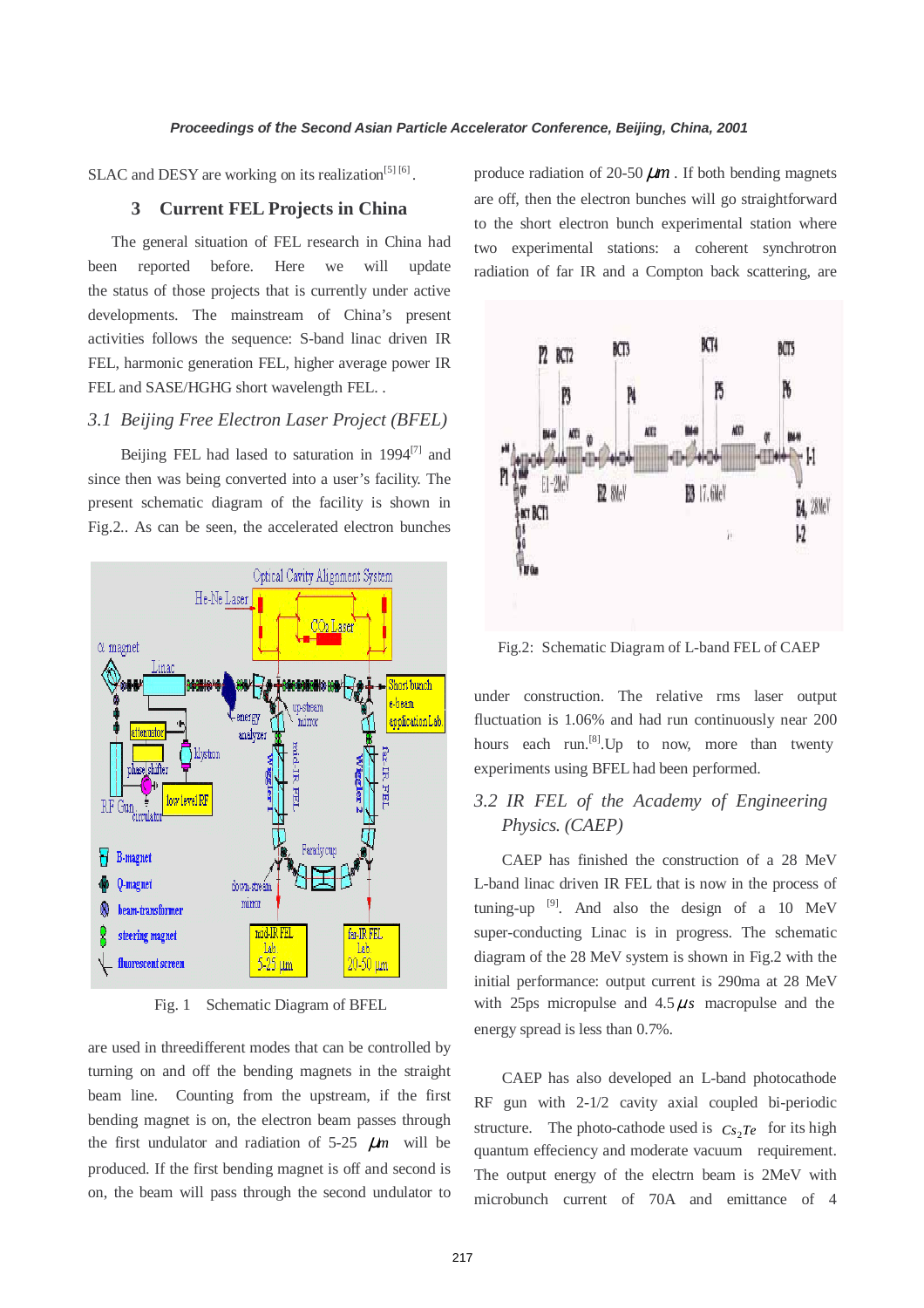mmmrad<sup>[10]</sup>.

# *3.3 Harmonic Generator of Hefei National Synchrotron Radiation Laboratory*

Using an optical klystron placed in one of the straight sections of the 800 MeV storage ring, it is planned to use the third harmonic of Nd glass laser as seed signal to



Fig.3: Harmonic generator of Hefei: (a) Schematic of the layout, (b) Modulation effect of the seed laser

produce third harmonic of 1178 *A* VUV coherent radiation [11]. In this way, the frequency of the Nd:YAG output can be raised 9 times.

 The up-to-date arrangement of the system and preliminary experimental result showing the modulation effect of the seed laser observed are shown in Fig.3  $^{[12]}$ 

# *3.4 Superconducting RF gun injector development of Peking University*

 To lay the foundation for the development of high average power FEL, Institute of Heavy Ion Physics, Peking University has succeeded in realizing a DC-RF superconducting Photocathode injector<sup>{13}</sup>. This novel design combines the features of a photocathode DC Pierce gun for electron production and superconducting RF cavity for acceleraation.



 $(1)$  Ceramics insulation  $(2)$  Photocathode  $(3)$ Pierce gun  $(4)$  LHe tank  $(5)$  SC cavity  $(6)$ HOM coupler (7) LN shield (8) Coaxial input coupler

Fig.4: Configuration of DC-RF SC injector

Aschematic diagram of the injector is shown in Fig.4. Simulation shows the optimized design emittance is less than  $3\pi$  mm-mrad and single bunch charge is not lower than 60 pC with a repetition rate of 81.25 MHz for average current about 5 mA. It is clear this injector can serve as the first step in the realization of a high average power FEL in China.

### Table 1: Preliminary Design Parameters of SSRF DUV FEL

| (A) FEL parameters                       |                |
|------------------------------------------|----------------|
| Laser wavelength (nm)                    | 300-75         |
| Bandwidth ( $\Delta \lambda / \lambda$ ) | $\sim 10^{-4}$ |
| Pulse width                              | ps to sub-ps   |
| Peak power (MW)                          | 200-400        |
| Energy/pulse (mJ)                        | $\sim$ 1       |
| Rep.rate (Hz)                            | 50-100         |
|                                          |                |
| (B) Electron beam parameters             |                |
| Energy (MeV)                             | 300            |
| Normalized emittance                     | 6              |
| (mm-mrad)                                |                |
| Global energy spread                     | 0.25%          |
| Local energy spread                      | 0.1%           |
| Peak current (A)                         | 300-500        |
| Pulse width (ps)                         | $3 - 5$        |
| Rep. Rate (Hz)                           | 50-100         |
|                                          |                |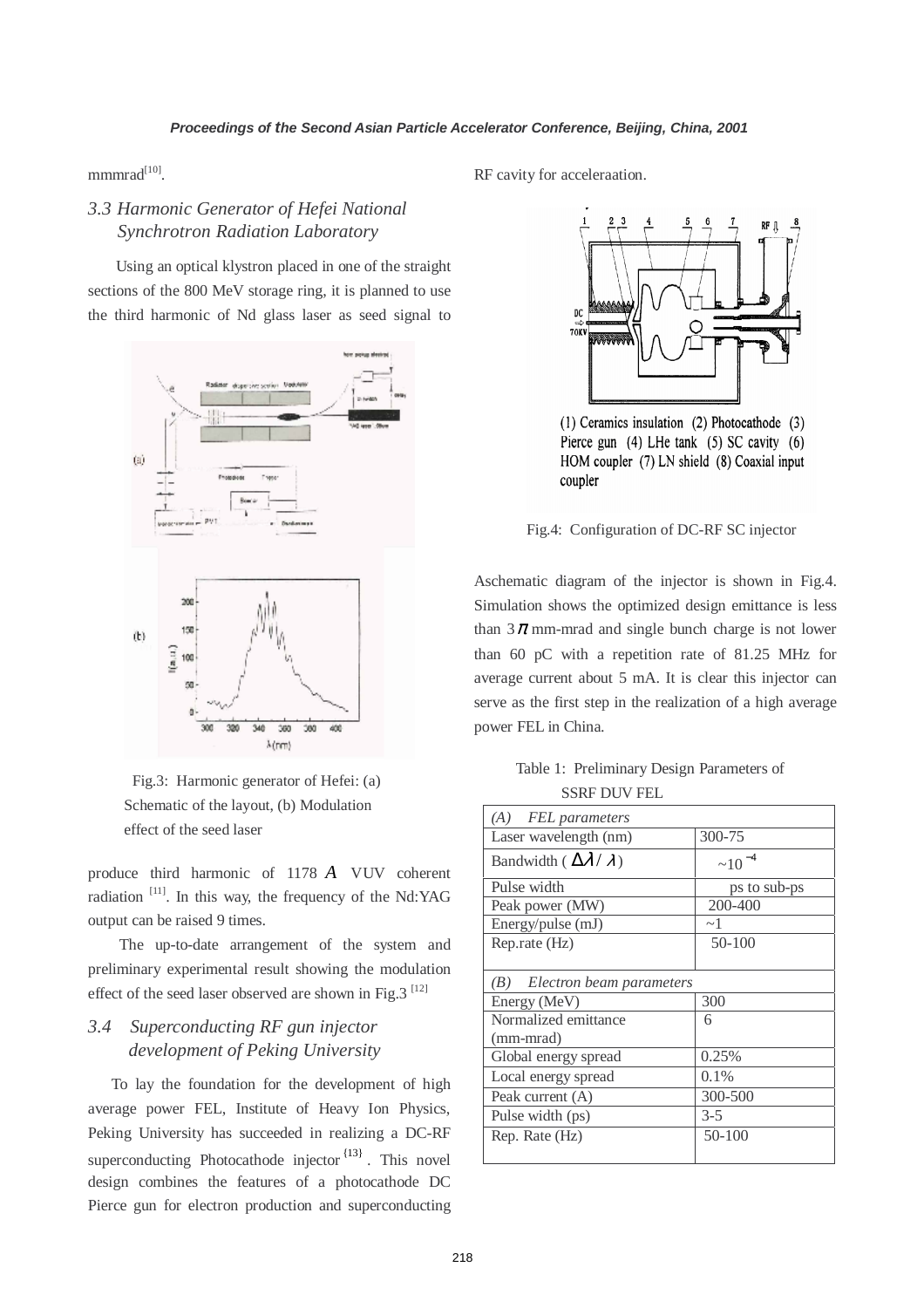#### *3.5 Raman mm FEL at SIOFM*

A Raman FEL with pseudospark discharge electron source is under development at Shanghai Institute of Optics and Fine Mechanics  $[14]$ . In this system, a compact Marx generator is used to produce 300 kV high voltage pulse to initiate the discharge. Electron beam of 10 kA with low emittance has been obtained and it can be operated without guiding magnetic field. Simulation indicates that with a small period undulator a saturated



power of 98 MW at wavelength of 4-7mm can be obtained. The schematic layout of the system is given in Fig.5. Fig.5: Schematic of the compact Raman mm

#### **4 Proposal of DUV-FEL of SSRF**

 As a supplement to the proposed Shanghai Synchrotron Radiation Facility (SSRF), the injector linac of the facility will also be used as a DUV FEL driver. The designed peak power of this SDUV-FEL in comparison with that of other light sources is given in Fig.6.

 This project is a collaboration of the Institute of High Energy Physics, the Hefei synchrotron radiation Laboratory and Shanghai Institute of Nuclear Studies. The main idea is to build a short wavelength FEL coherent light source to complement the SSRF light source to extent its scope of applications and at the same time, study the technical problems related to short wavelength FEL. The wavelength should be as short as is consistent with the 300MeV energy linac as determined by Eq. (1) above. There are several possible approaches to this goal, such as SASE, HGHG<sup>[15][16]</sup>, nonlinear



Fig.6: Designed peak power of SDUV-FEL in comparison with other light sources



Fig. 7: Schematic layout of SDUV-FEL

harmonics and others<sup>[17] [18]</sup>. HGHG scheme will be adopted because of its many important features, such as it can produce shorter wavelength radiation, more stable output and shorter FEL pulse together with shorter undulator length though one has to pay the price of more complicated configuration and wavelength tuning.